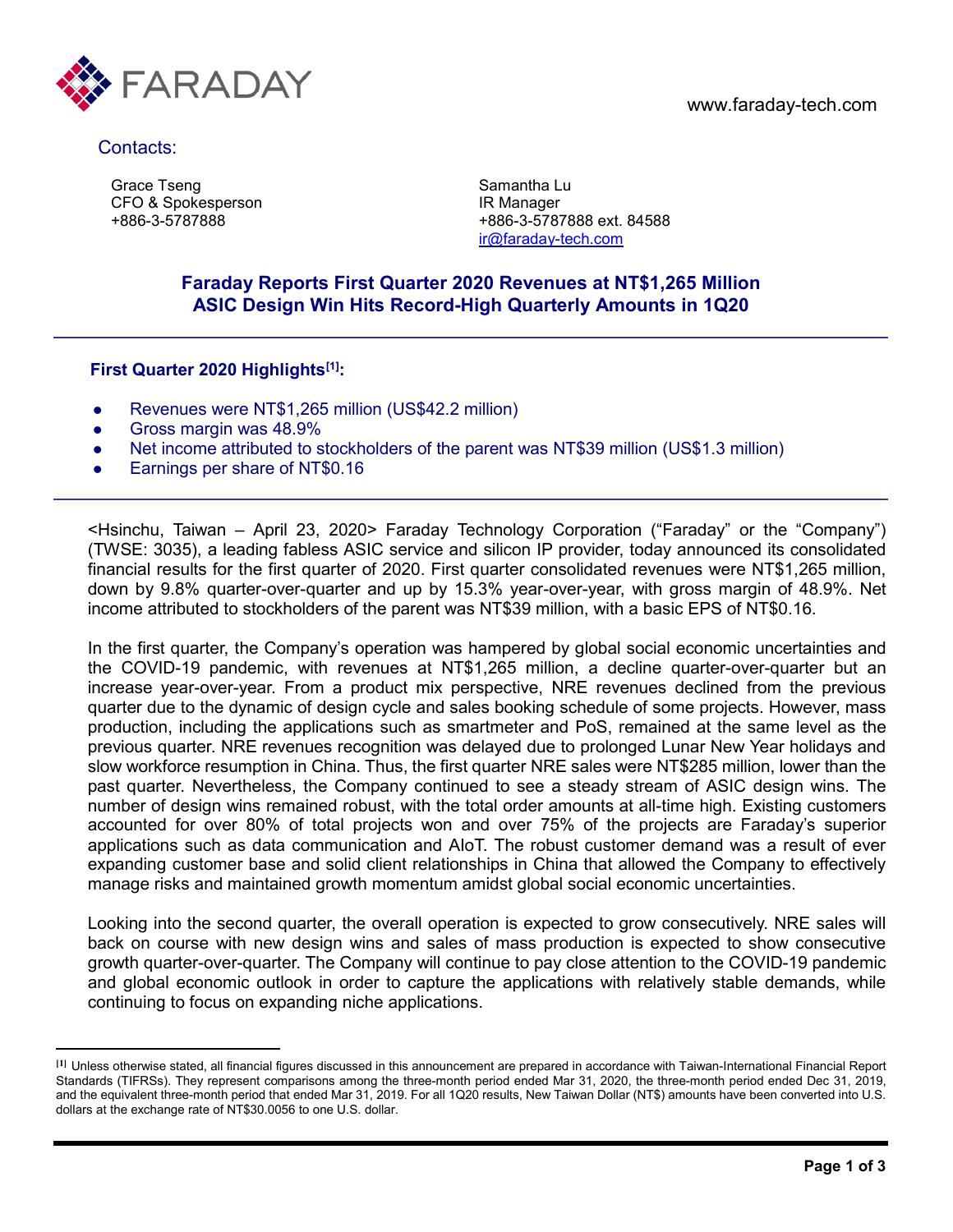

# **Summary of Operating Results**

| <b>Operating Results</b>                               |             |             |                |             |                |
|--------------------------------------------------------|-------------|-------------|----------------|-------------|----------------|
| (Amount: NT\$ million)                                 | <b>1Q20</b> | <b>4Q19</b> | QoQ%<br>change | <b>1Q19</b> | YoY%<br>change |
| Net sales                                              | 1265        | 1402        | (9.8)          | 1097        | 15.3           |
| Gross profit                                           | 618         | 697         | (11.2)         | 636         | (2.8)          |
| Operating expenses                                     | (576)       | (640)       | (10.0)         | (551)       | 4.6            |
| Operating income                                       | 42          | 57          | (25.2)         | 86          | (50.4)         |
| Non-operating income and expense                       | 5           | (2)         | (299.7)        | 29          | (84.1)         |
| Net income attributed to stockholders<br>of the parent | 39          | 49          | (20.0)         | 96          | (59.1)         |
| Earnings per share (NTD)                               | 0.16        | 0.20        |                | 0.39        |                |

## **Detailed Financials Section**

| <b>COGS &amp; Expenses &amp; Non-Operating Income &amp; Expenses</b> |       |       |         |             |        |
|----------------------------------------------------------------------|-------|-------|---------|-------------|--------|
| (Amount: NT\$ million)                                               | 1Q20  | 4Q19  | QoQ%    | <b>1Q19</b> | YoY%   |
|                                                                      |       |       | change  |             | change |
| Net sales                                                            | 1265  | 1402  | (9.8)   | 1097        | 15.3   |
| <b>Operating costs</b>                                               | (647) | (705) | (8.3)   | (461)       | 40.3   |
| <b>Gross profit</b>                                                  | 618   | 697   | (11.2)  | 636         | (2.8)  |
| Gross margin (%)                                                     | 48.9% | 49.7% |         | 58.0%       |        |
| <b>Operating expenses</b>                                            | (576) | (640) | (10.0)  | (551)       | 4.6    |
| Operating income                                                     | 42    | 57    | (25.2)  | 86          | (50.4) |
| Operating margin (%)                                                 | 3.4%  | 4.1%  |         | 7.8%        |        |
| Non-operating income and expense                                     | 5     | (2)   | (299.7) | 29          | (84.1) |

| <b>Current Assets</b>              |                        |                 |                        |
|------------------------------------|------------------------|-----------------|------------------------|
| (Amount: NT\$ million)             | As of                  |                 |                        |
|                                    | <b>Mar 31,</b><br>2020 | Dec 31,<br>2019 | <b>Mar 31,</b><br>2019 |
| Cash and cash equivalents          | 2769                   | 2776            | 2460                   |
| Notes and accounts receivable, net | 888                    | 858             | 726                    |
| Days sales outstanding             | 61                     | 60              | 67                     |
| Inventories, net                   | 636                    | 635             | 537                    |
| Days of inventory                  | 90                     | 90              | 112                    |
| <b>Total current assets</b>        | 4885                   | 5023            | 4287                   |

| <b>Liabilities</b>               |                        |                 |                 |  |  |
|----------------------------------|------------------------|-----------------|-----------------|--|--|
| (Amount: NT\$ million)           | As of                  |                 |                 |  |  |
|                                  | <b>Mar 31,</b><br>2020 | Dec 31,<br>2019 | Mar 31,<br>2019 |  |  |
| <b>Total current liabilities</b> | 1841                   | 2079            | 1696            |  |  |
| Notes and accounts payable       | 1104                   | 1081            | 759             |  |  |
| <b>Others</b>                    | 737                    | 998             | 939             |  |  |
| Non-current liabilities          | 327                    | 360             | 545             |  |  |
| <b>Total liabilities</b>         | 2169                   | 2439            | 2243            |  |  |
| Liabilities to equity            | 41.9%                  | 46.4%           | 45.3%           |  |  |